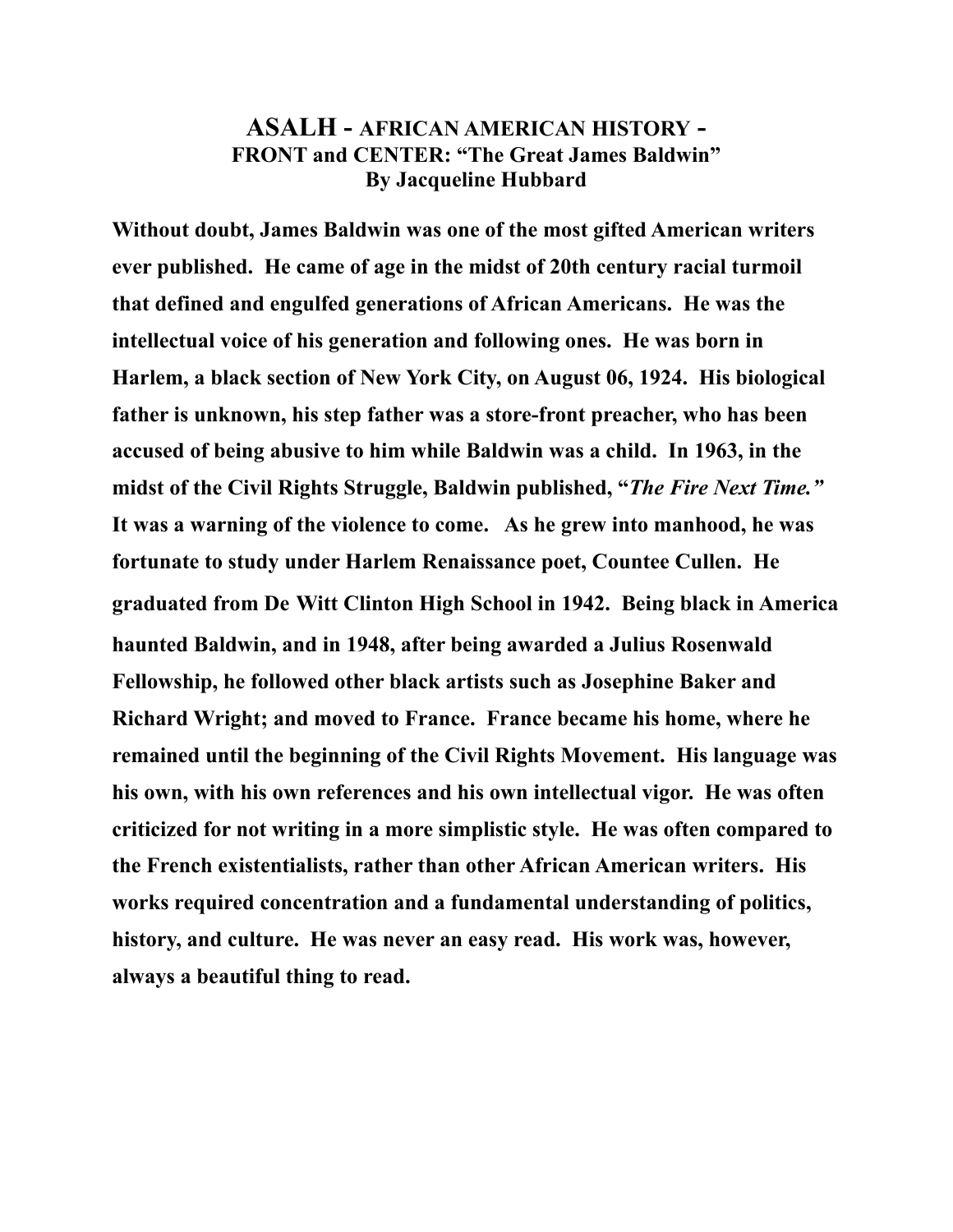## **Page 2.**

**While in France, Baldwin published, "***Go Tell it on the Mountain", "Notes of a Native Son,"* **and "***Giovanni's Room."* **For over twenty years Baldwin wrote with passion about the effects of racism in America. He became a spokesperson for the Civil Rights movement upon his return to America. He became a part of the Freedom Movement and in 1968, after his return, he published, "***Tell Me How Long The Train's Been Gone."* **This work allowed him to reflect upon whom he had become by positing himself in the character, Leo Proudhammer. In "***Tell Me How Long The Train's Been Gone."*  **Proudhammer states, "The day came when I wished to break my silence and found that I could not speak: the actor could no longer be distinguished from his role." He became a beloved political activist and continued to both write and speak. He traveled to the southern United States and became known as a peerless public intellectual of profound genius and compassion. He wrote (c1985) in an essay entitled** *The Price of the Ticket:* **"Each of us, helplessly and forever, contains the other - male in female, female in male, white in black, and black in white. We are a part of each other. Many of my countrymen appear to find this fact exceedingly inconvenient and even unfair, and so, very often, do I. But none of us can do anything about it."** 

**James Baldwin died of cancer on December 1, 1987, in Saint-Paul-de-Vence, at his home in France. In 2017, the filmmaker, Raoul Peck, completed the documentary about James Baldwin entitled,** *"I Am Not Your Negro."* **The film received many accolades. The Guardian proclaimed** *"I Am Not Your Negro"* **to be "…a striking work of story telling…One of the best movies about the Civil Rights era ever made…This might be the only movie about race relations that adequately explains - with sympathy-the root causes."**